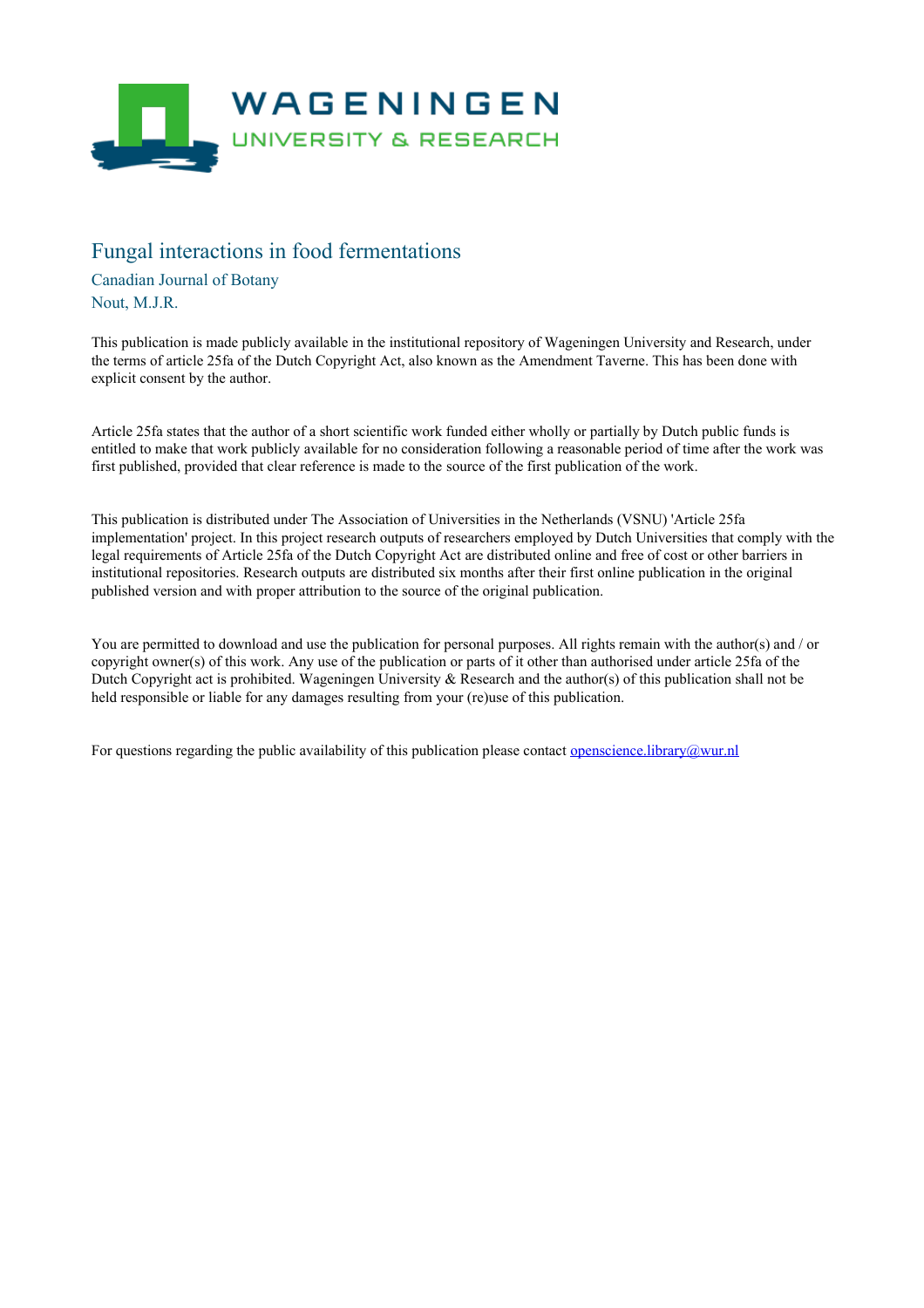# H<sub>2.5</sub>. **Fungal interactions in food fermentations**

#### **M.J.R. Nout**

**Abstract:** Fermented foods are of importance worldwide. Most are prepared under nonsterile conditions using mixed cultures, either deliberately or unavoidably. Fungal mixed cultures show interactive relations at various levels. In this paper, inhibitory effects among fungi owing to competition, formation of organic acids, toxic proteins, and mycotoxins are discussed. In addition, fungi show inhibitory effects towards bacteria and vice versa, through pH changes, and excretion of organic acids, antibiotics, peptides, etc. Stimulatory interactions among fungi and between fungi and bacteria relate mainly to carbon and nitrogen metabolism, and they play an important role in the inherent stability of mixedculture systems maintained by enrichment techniques. Better understanding of natural mixed-culture fermentations has evolved into the development of the concept of cocultivation employing compatible microbial strains of complementary metabolic ability. Especially in the area of direct conversion of complex carbohydrates (e.g., starch, inulin, or lignocellulosic matter into ethanol), cocultivation has much to offer. Genetic modification of starter organisms offers opportunities to improve, for example, their ability to degrade substrate with a minimum of catabolite repression, and produce final products of superior quality. This is illustrated by recent recombinant DNA constructs for alcoholic fermentations.

Key **words:** food, fungi, interaction, inhibition, stimulation, cocultivation.

**Résumé :** Les aliments fermentés sont importants partout dans le monde. La plupart sont préparés sous des conditions non-stériles, en utilisant des cultures mixtes, soit de façon délibérée soit de façon inévitable. Les cultures fongiques mixtes montrent des relations interactives à différents niveaux. Dans sa revue, l'auteur discute les effets inhibiteurs chez les champignons dus à la compétition, à la formation d'acides organiques, d'antibiotiques et de mycotoxines. De plus, les champignons montrent des effets inhibiteurs envers les bactéries et vice versa, par l'intermédiaire de changement du pH et l'excrétion d'acides organiques, d'antibiotiques, de peptides etc. Les interactions de stimulation entre champignons et entre champignons et bactéries sont principalement reliées au métabolisme du carbone et de l'azote, et elles jouent un rôle important dans la stabilité inhérente des systèmes de cultures mixtes maintenues par des techniques d'enrichissement. Une meilleure compréhension des fermentations naturelles mixtes s'est développée avec le développement du concept de co-culture impliquant des souches microbiennes compatibles possédant des dispositions métaboliques complémentaires. Surtout dans les systèmes impliquant la conversion directe des glucides (p. ex., l'amidon, l'inuline ou la matière ligno-cellulosique en éthanol), la co-culture a beaucoup à offrir. La modification génétique des organismes de départ offre des occasions d'améliorer par example, leur capacité à dégrader le substrat avec un minimum de répression catabolique, et des produits finis de qualité supérieure. Ce propos est illustré par la construction récente d'ADN recombinants pour les fermentations éthanoliques.

Mots clés : interaction, inhibition, stimulation, co-culture. [Traduit par la rédaction]

Of the wide range of fungal species, only a few are exploited for the fermentative production of foods and related substances (1). But considering the scale at which these processes are applied worldwide, they are of essential importance to mankind. Owing to economic and process technology factors, most food fermentations are not carried out under aseptic

**Fermented foods with functional fungi** conditions with pure cultures. Rather, mixed-culture inocula are deliberately used or, unavoidably, mixed-culture systems develop by enrichment *(2).* Selected examples of mixed-culture fermented foods with functional fungal flora are listed in Table 1. In principle, the phenomenon of mixed-culture food fermentation has positive and negative aspects. Advantages include complex flavor development, as well as stability for shelf life and consumer safety. Disadvantages stem from the risk of losing the balance between the functional component microorganisms, enabling for example, growth and meta-Received August **15, 1994.** bolic activity of undesirable spoilage-causing microorganisms,

University, Bomenweg 2, 6703 HD Wageningen, Balance in mixed cultures is influenced by a complex<br>The Netherlands. The Netherlands are set of factors (2) that can be categorized as follows: range of factors (2) that can be categorized as follows:

**M.J.R. Nout.** Department of Food Science, Agricultural reduced fermentation efficiency, or even food-borne disease.<br>University, Bomenweg 2, 6703 HD Wageningen, Balance in mixed cultures is influenced by a complex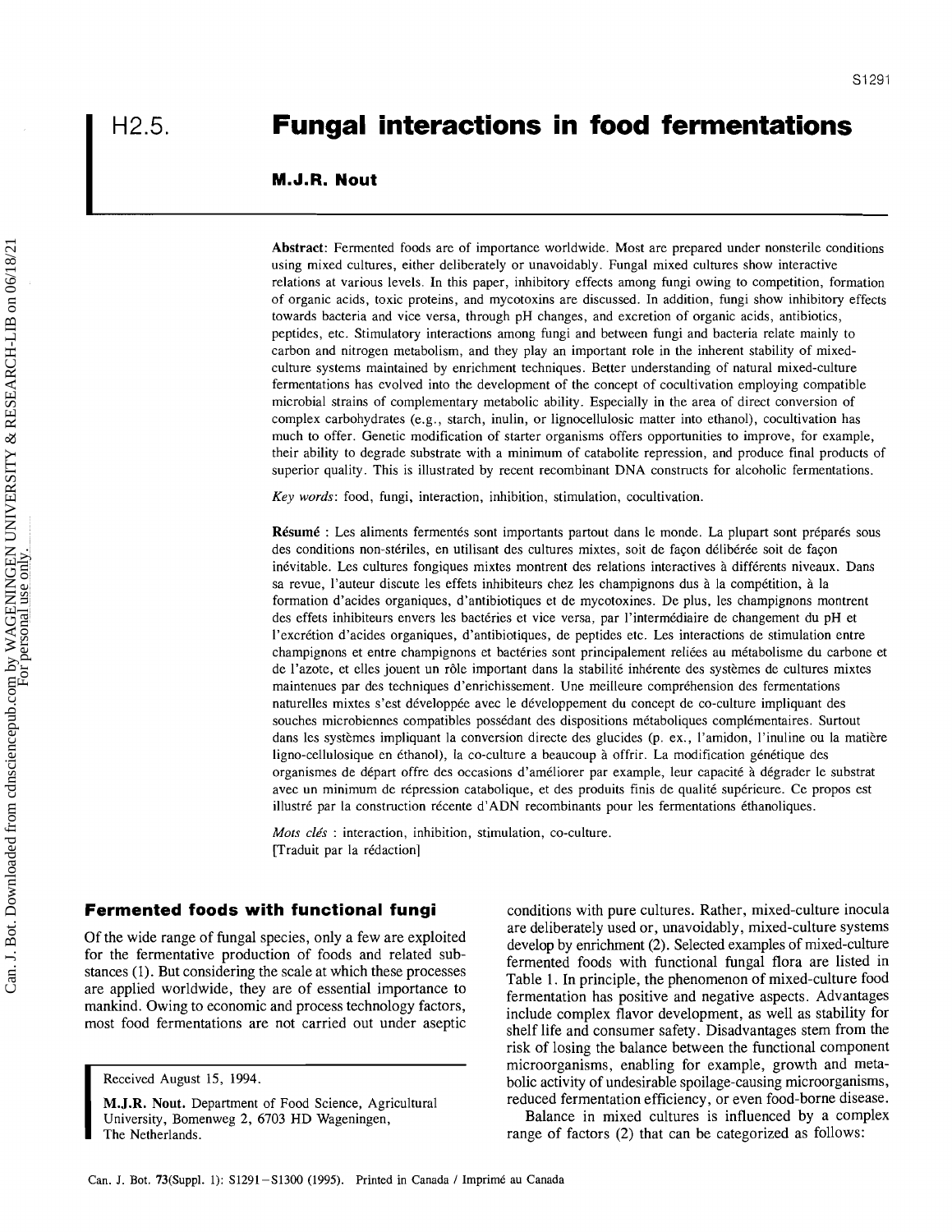| Molds"                                                       | Yeasts <sup>a</sup>                                                                                                                 | Bacteria <sup>a</sup>                                                                         | Substrate                    | Product name                             | Use                    | 2621                            |
|--------------------------------------------------------------|-------------------------------------------------------------------------------------------------------------------------------------|-----------------------------------------------------------------------------------------------|------------------------------|------------------------------------------|------------------------|---------------------------------|
| Amyl. rouxii                                                 | Endomyces spp.<br>Hyp. burtonii                                                                                                     | Ped. pentosaceus<br>Streptococcus faecalis                                                    | Uncooked rice                | Ragi                                     | Amylolyic starter      |                                 |
| Amyl. rouxii                                                 | Hyp. burtonii<br>E. fibuliger                                                                                                       | Ped. pentosaceus<br>Ent. faecalis                                                             | Cassava                      | Peuyeum                                  | Semisolid snack        |                                 |
| Aspergillus oryzae<br>A. sojae                               | Z. rouxii<br>Candida [Torulopsis] versatilis                                                                                        | Ped. halophilus<br>Ent. faecalis                                                              | Soya bean + rice/barley      | Miso                                     | Flavoring paste        |                                 |
| A. oryzae<br>A. sojae group                                  | Z. rouxii<br>Z. rouxii [soya]<br>Z. rouxii [major]<br>Pichia [Hansenula] spp.<br>$C.$ [Tlp.] spp.<br>C. etchellsii<br>C. versatilis | L. delbrueckii<br>Ped. halophilus<br>Ped. damnosus                                            | Soya bean $+$ wheat $+$ salt | Soya sauce                               | Flavoring liquid       |                                 |
| A. oryzae                                                    | Pi. [H.] anomala<br>S. cerevisiae                                                                                                   | Leuc. mesenteroides var. saké<br>Lb. saké                                                     | Rice                         | Saké                                     | Rice wine              |                                 |
| P. roqueforti                                                | Y. lipolytica                                                                                                                       | Leuconostoc spp.<br>Lc. lactis<br>Lc. lactis biovar diacetylactis<br>Lc. lactis ssp. cremoris | Milk curd                    | Roquefort-type blue-veined cheese        | Protein food flavoring |                                 |
| P. camembertii                                               | Candida spp.                                                                                                                        | Brevibacterium linens                                                                         | Milk curd                    | Camembert-type surface-ripened<br>cheese | Protein food flavoring |                                 |
|                                                              | Kluyveromyces spp.<br>Saccharomyces spp.<br>Condida [Tlp.] spp.                                                                     | Lc. lactis ssp. cremoris<br>Lc. lactis                                                        |                              |                                          |                        |                                 |
| P. nalgiovense<br>P. chrysogenum                             |                                                                                                                                     | Micrococcus spp.<br>Staphylococcus spp.<br>Pediococcus spp.<br>Lactobacillus spp.             | Meat (sausage)               | Salami                                   | Protein food           |                                 |
| R. oligosporus<br>R. chinensis<br>R. oryzae<br>Mucor indicus | Trichosporon beigelii<br>Clavispora lusitaniae<br>C. maltosa<br>C. intermedia<br>Y. lipolytica                                      | Klebsiella pneumoniae<br>Enterobacter cloacae<br>Lactobacillus spp.                           | Mostly soya beans            | Tempe                                    | Protein food           |                                 |
|                                                              | C. [Tlp.] holmii<br>S. cerevisiae<br>Pi. saitoi<br>C. krusei                                                                        | Lb. plantarum<br>Lb. fructivorans<br>Lb. brevis var. lindneri<br>Lb. sanfrancisco             | Rye or wheat flour           | Sourdough                                | Bread leaven           | Can. J. Bot. Vol. 73 (Suppl. 1) |
|                                                              | S. cerevisiae<br>Hsp. guilliermondii<br>K. apiculata                                                                                | Leuc. oenos<br>Ped, acidilactici<br>Lb. casei                                                 | Grape juice                  | Wine                                     | Liquor                 |                                 |
|                                                              | S. cerevisiae<br>Dekkera [Brettanomyces] spp.                                                                                       | Lactobacillus spp.<br>Pediococcus spp.                                                        | Barley, wheat                | Lambic-Gueuze                            | Beer                   |                                 |

#### **Table 1.** A selection of fungal mixed-culture fermented foods.

NOTE: Adapted from Ref. 2.

<sup>a</sup>A., Aspergillus; Amyl., Amylomyces; C., Candida; E., Endomyces; Ent., Enterococcus; H., Hansenula; Hsp., Hanseniaspora; Hyp., Hyphopichia; K., Kloeckera; Lb., Lactobacillus; Lc., Lactococcus; Leuc., Leuconostoc; P., Penicillium; Ped., Pediococcus; Pi., Pichia; R., Rhizopus; S., Saccharomyces; Tlp., Torulopsis; Y., Yarrowia; Z., Zygosaccharomyces.

 $\frac{1}{2}$ 

 $\frac{1}{2}$ 

**不常**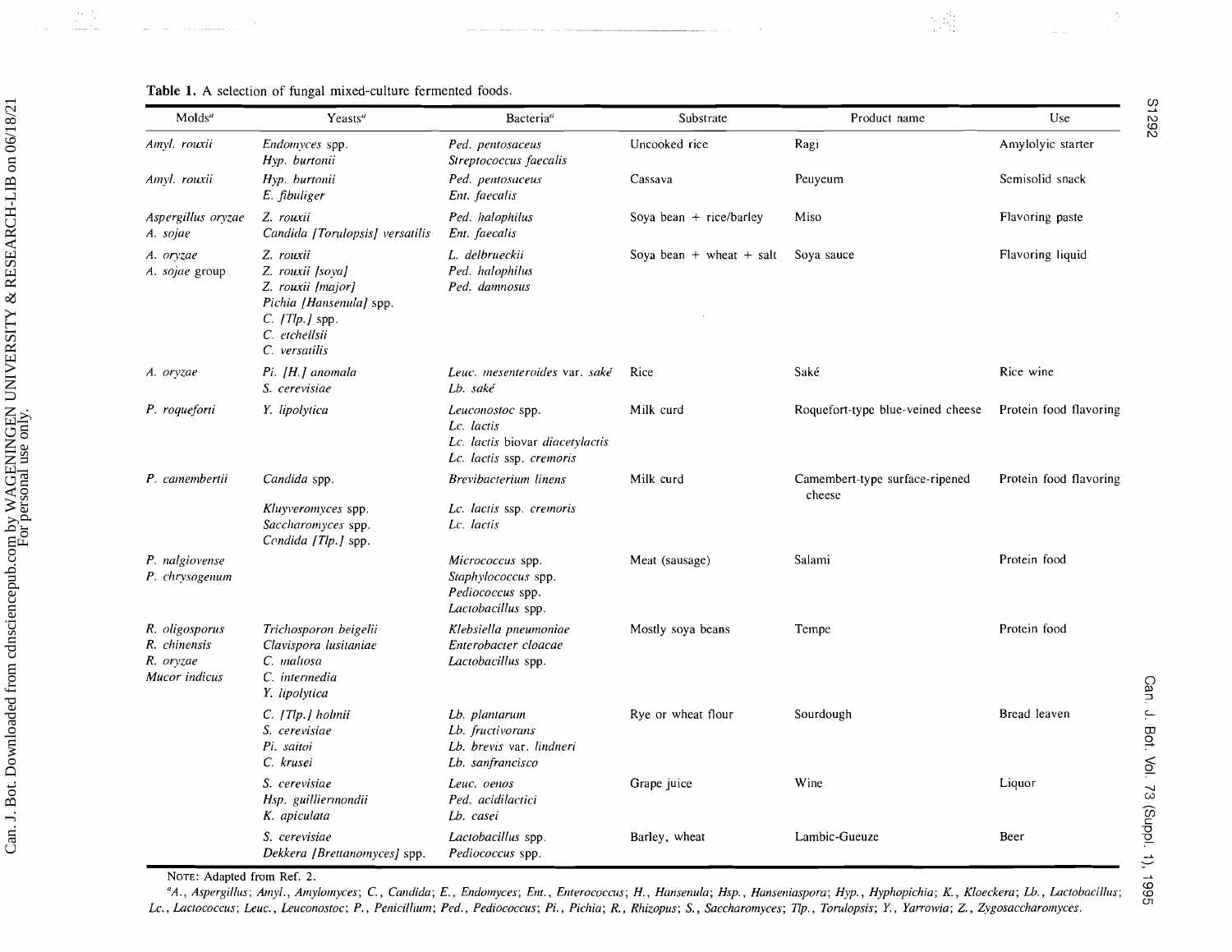| Intrinsic (food properties)                                  |  |  |  |  |
|--------------------------------------------------------------|--|--|--|--|
| Native: water activity, nutrient composition, pH, endogenous |  |  |  |  |
| enzyme activities, and antimicrobial components              |  |  |  |  |
| Added or generated: organic acids, alcohols, NaCl, and       |  |  |  |  |
| microbial primary and secondary metabolites                  |  |  |  |  |
| Extrinsic (environmental factors)                            |  |  |  |  |
| Storage temperature, atmospheric relative humidity, oxygen   |  |  |  |  |
| supply, and process operations (mixing, size reduction,      |  |  |  |  |

mechanical separations, and heat treatments)

Natural mixed-culture fermentations usually have an element of homeostasis, which is supported by stimulatory and inhibitory effects amongst microorganisms. **A** few examples of such relatively stable mixed cultures in which yeasts and lactic acid bacteria interact are found in kefir (3), sourdoughs, pickles (4), and wine. In addition, molds and yeasts interact in the presence of bacteria in amylolytic starters (ragi), tempe, and soya sauce (2). Table 2 summarizes the major factors responsible for such stimulations and inhibitions.

#### **Fungal interactions of an inhibitory nature**

#### **Among molds**

In mold-fermented foods. a certain risk exists of contamination with mycotoxin-producing mold strains. Several investigations were made into the aflatoxin formation by *Aspergillus jlavus* and *Aspergillus parasiticus.* In the presence of rapidly growing molds, e.g., *Rhizopus microsporus* var. *oligosporus*  (in tempe) and *Neurospora sitophila* (in oncom), the latter appear to deplete available carbon sources (5), reducing aspergilli growth. Moreover, unidentified growth inhibiting factors were formed by *R. microsporus* var. *oligosporus* and *N. sitophila* (5). Volatile metabolites of *Rhizopus oryzae (R. arrhizus),* e.g., ethanol, isobutanol, and 3-methyl butanol were shown to double the lag time of *A. jlavus* when they were present at  $3-6\%$  (v/v) levels in the head space of stored bread (6). In the presence of other aspergilli, inhibition of growth, and (or) aflatoxin formation by *Aspergillus niger* (7) and *A. oryzae* (8) was observed. This was associated with accumulation of oxalic acid by *A. niger* (9) and gluconic acid by *A. niger* and *Aspergillus tamarii* (10). *Aspergillus niger*  strains also produce antafumicins A and B (11), which are active against several phytopathogenic fungi of relevance to food quality, e.g., *Botrytis cinerea* and *Fusarium oxysporum.*  While selecting *Penicillium nalgiovense* and *Penicillium camembertii* strains for use as commercial starters, it was observed that 29 % of the tested strains significantly inhibited test strains of *A. jlavus, Penicillium commune, Penicillium verrucosum*, and *Cladosporium* sp. (12).

#### **Among yeasts**

Especially during winemaking, interactions among yeasts are of importance for a timely attenuation and the development of the correct flavor and acidity of the wine. The ecology of the mixed flora in wine fermentation was reviewed earlier (2). During initial fermentation stages, wild yeasts (e.g., *Hanseniaspora guilliermondiil* and *Kloeckera apiculata)* are **Table 2.** Some factors involved in fungal interactions in food fermentations.

#### **Inhibitory**

Competition Carbon (5) Minerals (27) Antibiotics Unidentified  $(2, 5, 12, 19, 22-26)$ Bacteriocins (4) Antafumicins (1 1) Killer toxins (16) Mycotoxins (18) Iturins (29) Peptides (32) Pyrrolnitrin (33, 34) Metabolites Free fatty acids (21) Octanoic acid (2, 36) Decanoic acid (2, 36) Oxalic acid (9) Gluconic acid (10) Ethanol (3, 4, 6) Isobutyl alcohol (6) 3-Methyl butanol (6)  $H<sub>2</sub>O<sub>2</sub>$  (4) Diacetyl (4) Acetic acid (4, 28) Lactic acid (4)  $CO<sub>2</sub>$  (2, 4) **Stirnulatory**  Metabolites Pyruvate (44) Propionate (44) Succinate (44) Ammonia (40, 41) Acetic acid (44) Lactic acid (4)

 $CO<sub>2</sub>$  (2, 37, 44) Mutualistic degradation of carbohydrates Xylans (42) Starch (2) Inulin (73) Lactose (3) Maltose  $(48-51)$ Sucrose (47) Lysis products Amino acids (50) Peptides (58)

NOTE: Numbers in parentheses are references.

considered essential for later flavor development. Their production of esters, glycerol, and acetoin (13) is significant. Because of their limited ethanol tolerance, wild yeasts will be inhibited and *Saccharomyces cerevisiae* will dominate when more than 5% alcohol is present. In addition to more ethanol, the latter was reported to form considerable levels of n-propanol (13) in the presence of wild yeasts and, thus, characteristic flavors were generated. Other wild oxidative

Yeast nomenclature is in accordance with Ref. 85. For the sake of recognition, some of the older names as used in the respective publications are mentioned in brackets in the text.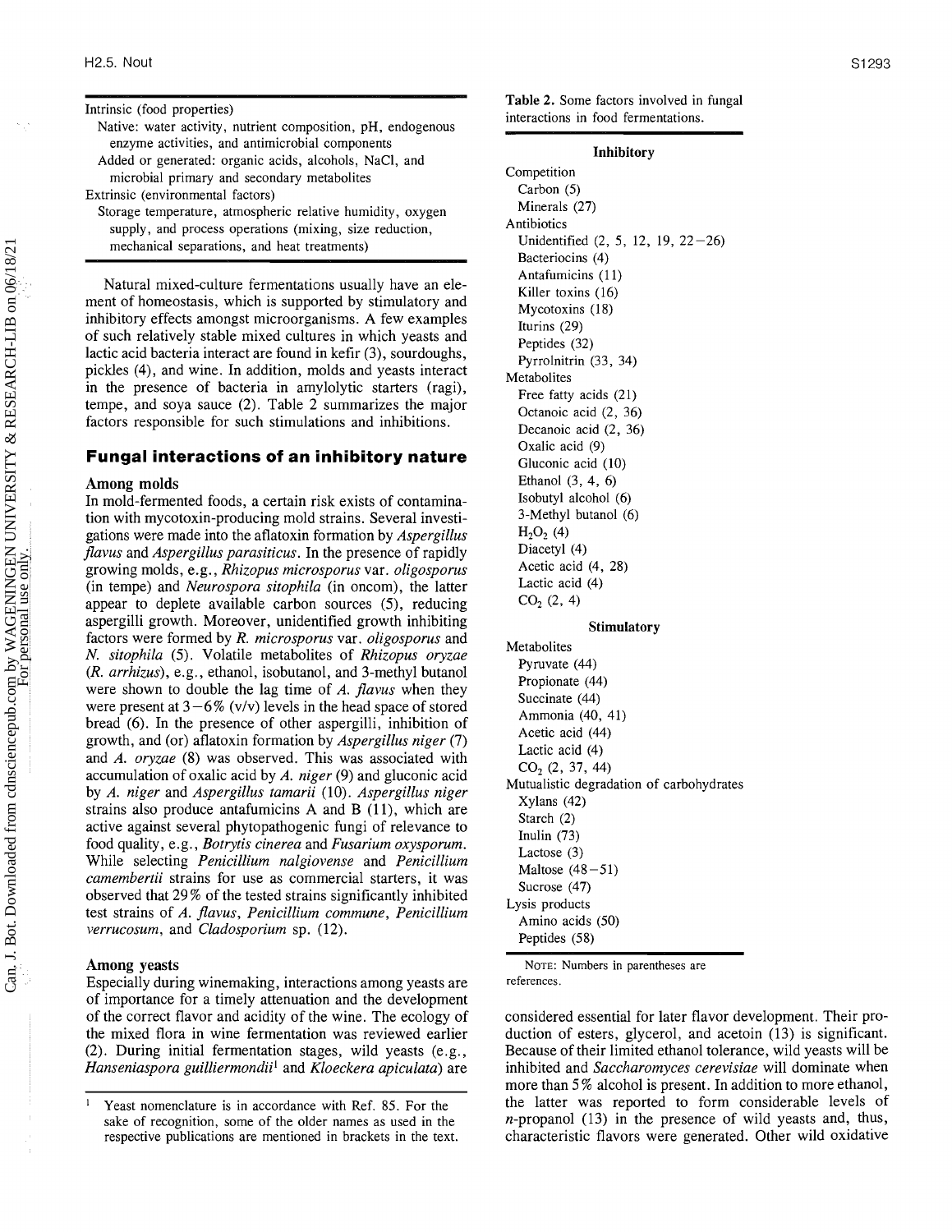yeasts (e.g., *Pichia membranaefaciens)* can survive in low numbers throughout the fermentation (14). The latter are undesirable as they can lead to spoilage by film formation and acetic acid accumulation in the presence of oxygen.

Among the fermentative S. *cerevisiae* strains, the ecological importance of the killer factor and its possible causative role in sluggish or stuck fermentations (15) and in the dominance of winemaking strains is of much interest. Of the known killer types, K2 appears to be predominant in wineries. Experimental vinifications with mixed cultures of K (K2-killer) and S (sensitive) *S. cerevisiae* revealed that inoculations at a K:S mixing ratio of  $1:1$  or  $1:10$  resulted in rapid disappearance of most S cells, with a rather normal fermentation completed by the K strain. At lower K levels (K:S ratio 1:100) a majority of S cells remained alive, but apparently these were not able to lyse and to release essential nitrogen for the fermentation to be completed (15). This mechanism was hypothesized to be a basis for stuck fermentations. From a practical point of view, addition of  $(NH_4)_2SO_4$  remedied this nitrogen deficiency and enabled a K-dominated completion of the fermentation. Alternatively, addition of adsorbent material (e.g., active charcoal, bentonite, or yeast cell walls) will inactivate killer toxin and allow S-completed fermentations.

Considering the effect of killer toxins on S strains it is surprising that K strains are not the dominating population in spontaneously fermented wines. Interestingly however, chromosome DNA pulsed field gel electrophoresis of 26 killerresistant N (neutral) wine strains of S. *cerevisiae* revealed that 92 % were derivatives of K2 killer toxin producing strains that had lost the ability to produce active toxin (16). Similar results were obtained in a Bordeaux winery (17) where it was observed that one karyotype of S. *cerevisiae* was stable and dominant in different wine vessels over a 2-year period. Again, almost all isolated strains were N. One could hypothesize that a minority of K cells gradually degenerates (e.g., by point mutations or deletions in the M double stranded RNA (16)) into an N population which may be protected from competing S strains by the presence of killer toxin.

#### Molds - **yeasts**

Secondary metabolites include mycotoxins. For example, T-2 toxin produced by *Fusarium* spp. inhibited growth and ethanol production by *S. cerevisiae* at levels from 20 ppm. It was postulated that T-2 toxin affects the energy metabolism of mitochondria (18).

#### Molds - **bacteria**

*Rhizopus microsporus* var. *oligosporus,* the major functional organism in tempe fermentation, was found to produce an antibiotic 5.5-kDa protein (19) with a broad pH range of activity and considerable thermal stability. Although it was active at < 1 ppm against *Bacillus* spp., reported growth curves suggest that the antibiotic causes a delay of growth rather than death. This might explain why growth of bacilli in tempe may still achieve significant levels (20). In Roquefort blue-veined cheese, the presence of *Escherichia coli* and *Staphylococcus aureus* is undesirable from a hygienic and public safety point of view. It was observed that in addition to intrinsic inhibitory effects (pH, NaC1, competing lactic acid bacteria) in the cheese environment, the functional mold *Penicillium roqueforti* contributes to the inhibition of bac-

teria (21). The strongest antibacterial effect was manifested by strains having high proteolytic and lipolytic activities, and an indirect inhibition through the formation of free fatty acids was supposed.

Lactic acid bacteria are of great importance in fermented foods. Their antimicrobial effect is ascribed to competition, production of organic acids and other metabolites of low molecular mass, as well as proteinaceous bacteriocins (4). Several dairy starters, e.g., *Lactococcus lactis* ssp. *lactis*  biovar. *diacetylactis* and *Lactobacillus acidophilus* reportedly (22-25), have antifungal activity against *A. fimigatus, R. stolonifer* and to a lesser extent against *A. parasiticus* and *Rhizopus* spp. The nature of these inhibitions remains to be investigated. Likewise, *Lactobacillus plantarum* and *Pediococcus pentosaceus* were found to inhibit *Fusarium* contamination during barley malting for brewery purposes (26). The same species of lactic acid bacteria also inhibited aflatoxin production by *A. parasiticus* in fermented meat (27). Supposedly, the latter effect included *(i)* failure of *A. parasiticus*  in establishing effective competition for the nutrients necessary for aflatoxin production at the prevailing low temperature (15"C), and *(ii)* Mn deficiency caused by accumulation in lactic acid bacteria. Heterofermentative acetic acid production by lactic acid bacteria during soaking of soya beans was found to delay the germination of sporangiospores of *R. microsporus* var. *oligosporus,* the functional mold for tempe production (28).

*Bacillus* spp. are known to produce several antimicrobial substances. *Bacillus subtilis* is able to produce a group of broad-spectrum iturins including bacillomycin, mycosubtilin, and the peptidolipid iturin-A (29). The latter compound inhibits the growth of, for example, *Penicillium italicum, Penicillium viridicatum, Aspergillus ochraceus, Aspergillus versicolor,* and could be used in biorational control (i.e., using the inhibitory compound rather than the living bacterium) in foods. However, insufficient data are presently available about its safety and in vivo effectivity (29). Apparently, iturin-A does not consistently inhibit growth or aflatoxin production of *A. Jlavus* and *A. parasiticus* (30, 3 1). *Bacillus licheniformis*  was observed to produce an antifungal 0.77-kDa peptide whereas *Bacillus pumilus* can be effectively used as a biological control agent against *Penicillium digitatum* on oranges when applied as a  $10^{10} - 10^{12}$  colony forming units (cfu)/mL suspension (32). In the area of biological control for shelflife extension, *Enterobacter cloacae* inhibits *Rhizopus* rot in peaches and *Pseudomonas* spp. inhibit *Penicillium expansum*  on apples (32), whereas *Pseudomonas cepacia* produces the antifungal pyrrolnitrin, which is of interest in seed protection against, for example *Trichoderma viride* (33) and *Fusarium sambucinum* (34).

#### **Yeasts** - **bacteria**

Whereas *Pediococcus halophilus* is classified as a hornofermentative lactic acid bacterium, it nevertheless forms  $0.2 - 0.3\%$  acetic acid from citric acid during the maturation of soya sauce. At the prevailing pH  $(4.6-4.8)$  this combination is inhibitory to *Zygosaccharomyces rouxii* (35). Conversely, bacteria can be inhibited by yeasts. For example, the malolactic fermenting *Leuconostoc oenos* are inhibited in wine by the fatty acids (e.g., undissociated decanoic acid) produced by *S. cerevisiae* (36).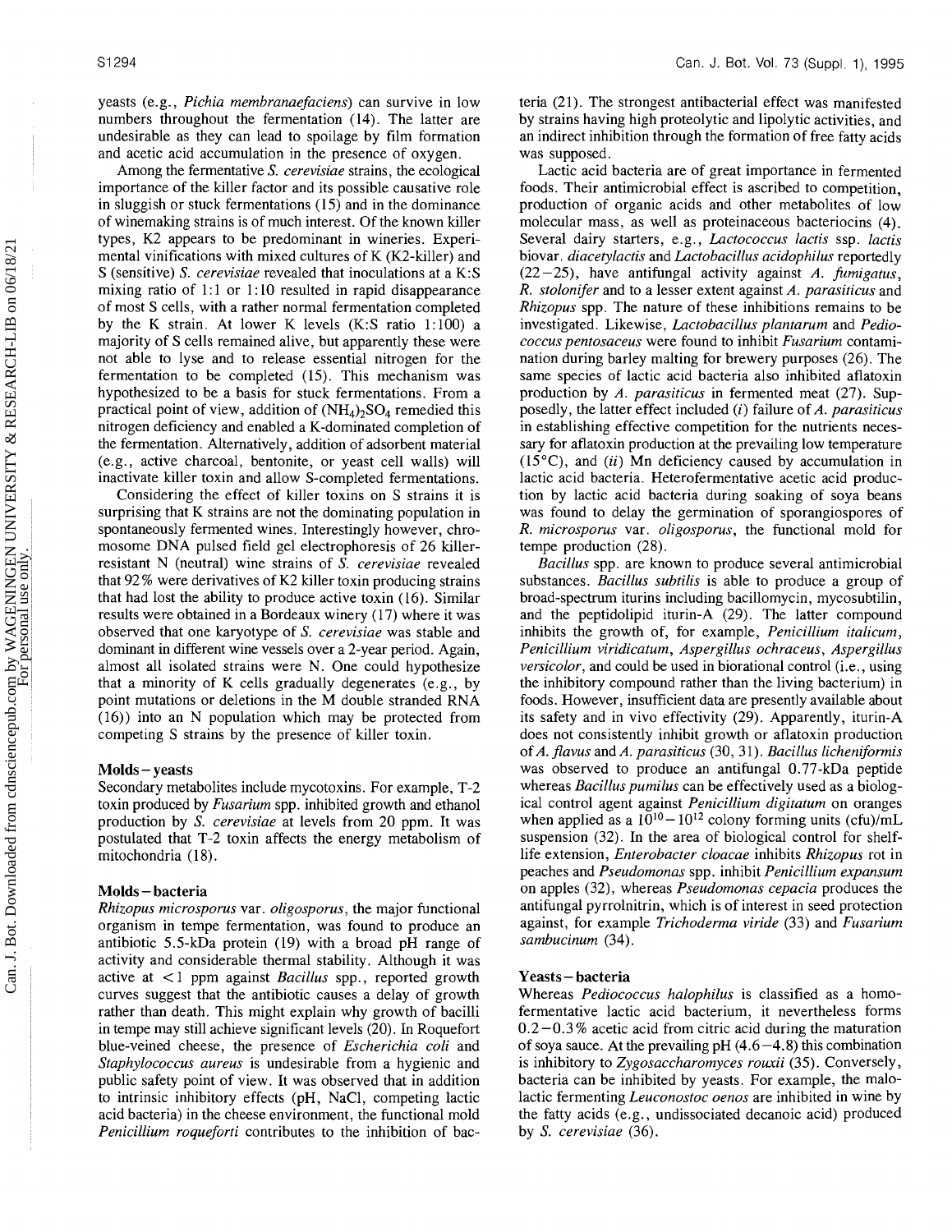#### **Among molds**

In the area of mushroom cultivation, it is well known that the growth of the edible mushroom Agaricus bisporus is enhanced by thermophilic fungi, notably Scytalidium thermophilum, in compost. Recently it was pointed out that this stimulation was mainly due to  $CO<sub>2</sub>$  formed by Scytalidium thermophilum (37). At levels of approximately  $0.5\%$  CO<sub>2</sub> the effect was strongest.

#### **Molds** - **yeasts**

In food fermentations of protein-rich raw materials usually some extent of proteolysis takes place. Mold-fermented foods, e.g., soya bean tempe (R. microsporus var. oligosporus) (20) and cheeses (P. roqueforti, P. camembertii) (38, 39), as well as some bacterial fermentations, e.g., soya bean kinema (Bacillus spp.) (40), have in common that up to approximately 0.2% w/w of ammonia is formed as a result of proteolytic activity. As a result, the pH of such products tends to increase by one to two pH units. It was found that in groundnuts and maize, fermentative production of ammonia could help to degrade the majority of aflatoxin B1 contamination (M. J.R. Nout, unpublished data). Another positive aspect of ammonia formation is that it is a convenient source of assimilable nitrogen for microorganisms with low proteolytic activity, e.g., yeasts (39, 41). On the other hand, excessive ammonia accumulation causes unacceptable off flavors (20).

#### **Molds- bacteria**

At a very large scale, animal feed is fermented by ruminants. The rumen microflora is a strictly anaerobic complex mixture including fungi and bacteria, which can deal quite efficiently with raw polysaccharides of vegetable origin. The finding that the rumen mold Neocallimastix frontalis achieves higher xylan utilization rate in the presence of the nonxylanolytic rumen bacteria Bacteroides ruminicola, Succinivibrio dextrinosolvens, and Selenomonas ruminantium confirms that mutualism is of importance in the rumen (42).

#### **Yeasts- bacteria**

Stable mixed cultures of yeasts and lactic acid bacteria are found in products generated and maintained using an enrichment process (e.g., kefir grains and cereal sourdoughs). Milk kefir is a refreshing dairy beverage that has undergone a mixed lactic acid  $-$  alcoholic fermentation by a mutualistic combination of yeasts and lactic acid bacteria embedded in a resilient polysaccharide (kefiran) matrix, forming grains that are used as a source of immobilized inoculum. In Spanish kefir grains the predominant yeasts (Torulaspora delbrueckii and *S.* cerevisiae) were unable to assimilate lactose and thus depended on other lactose assimilating microorganisms (lactic acid bacteria and a minority of Lac<sup>+</sup> yeasts) for their supply of carbon source. The lactic acid bacteria (mainly heterofermentative lactobacilli, i.e., Lactobacillus brevis, Lactobacillus viridescens, Lactobacillus kefir, and Lactobacillus fermentum) produced lactic acid that could serve partly as a source of carbon. Their antimicrobial metabolites supposedly protected the mixed culture against contaminating microorganisms (3).

Sugary kefir (43, 44) and tibicos (45) are similar mutual-

istic combinations of yeasts and lactic acid bacteria, embedded in polysaccharide (including dextran). They have some resemblance to "Mother of Vinegar" and tea fungus (Kombucha) (46), although the latter have a higher content of acetic acid bacteria. In contrast to milk kefir, sugary kefir and tibicos are used as an immobilized inoculum to ferment sugar solutions (i.e., molasses, sugary tea, etc.), to produce a fizzy beverage with a low  $(2\%)$  alcohol and acetic acid  $(0.05\%)$ and a rather high  $(1\%)$  lactic acid content. In Mexican tibicos (45), Candida valida and Candida famata were found in stable combination with lactic and acetic acid bacteria. From sugary kefir, several yeasts (Zygosaccharomyces [S.] florentinus, Torulaspora [S.] pretoriensis, S. cerevisiae, Candida lambica, C. valida, K. apiculata) and lactic acid bacteria (Lactobacillus hilgardii, Lactobacillus paracasei ssp. paracasei, Leuconostoc mesenteroides ssp. dextranicum) were isolated, and interactive properties of L. hilgardii, Z. [S.] florentinus, and C. lambica were investigated (43). Stimulation of the lactobacilli by the culture supernatant of the yeasts was observed and was asciibed to  $CO<sub>2</sub>$  production. Subsequently, it was established that Z. [S.] florentinus stimulated L. hilgardii by several of its metabolites, i.e.,  $CO_2$ , pyruvate, propionate, acetate, and succinate (44). Interestingly, no stimulatory effect on L. hilgardii could be detected by adding vitamins or nitrogen compounds. Conversely, L. hilgardii had an inhibitory effect on growth and ethanol production by  $Z$ . [S.] florentinus. Likewise, it was found that the growth of lactic acid bacteria (Lactobacillus casei ssp. pseudoplantarum) was stimulated during alcoholic fermentation of molasses with S. cerevisiae operating on a cell-recycle principle. This was explained (47) by the invertase activity caused by the high cell density of S. cerevisiae releasing significant levels of glucose and fructose from sucrose. At the same time, no evidence for the involvement of nitrogenous compounds was observed.

Cereal sourdoughs could be described as enrichment cultures of relatively stable combinations of yeasts and (mainly) heterofermentative lactic acid bacteria. Sourdoughs based on rye, wheat, sorghum, or other cereal flours are used as a leavening agent in the production of bread. Depending on the type and composition of the flour, dough-making conditions, and incubation environment, rather characteristic mutualistic combinations develop during the long periods (months or years) that sourdoughs are maintained. Typical lactic acid bacteria encountered include Lactobacillus sanfrancisco (presently including L. brevis ssp. lindneri), Lactobacillus fructivorans, L. fermentum, L. plantarum, and Lactobacillus reuteri. Frequently occurring yeasts are S. cerevisiae, Pichia saitoi, Candida krusei, Candida holmii, Candida milleri, and Saccharomyces exiguus. The likely mechanism of the stability of sourdoughs has been discussed (48), and recent findings  $(49-51)$  may serve to update the understanding of this selfprotecting and self-regulating system. Wild strains of sourdough lactobacilli are specialized towards assimilation of maltose, the major source of assimilable carbon in cereal dough. There is a regular supply of maltose, generated by the endogenous cereal amylases. In principle, sugar transport in lactic acid bacteria can occur via (i) high-affinity ATP-dependent transport or high-affinity phosphoenolpyruvate: sugar phosphotransferase systems and  $(ii)$  low-affinity secondary transport systems driven by (e1ectro)chemical gradients that are effective at relatively high sugar concentra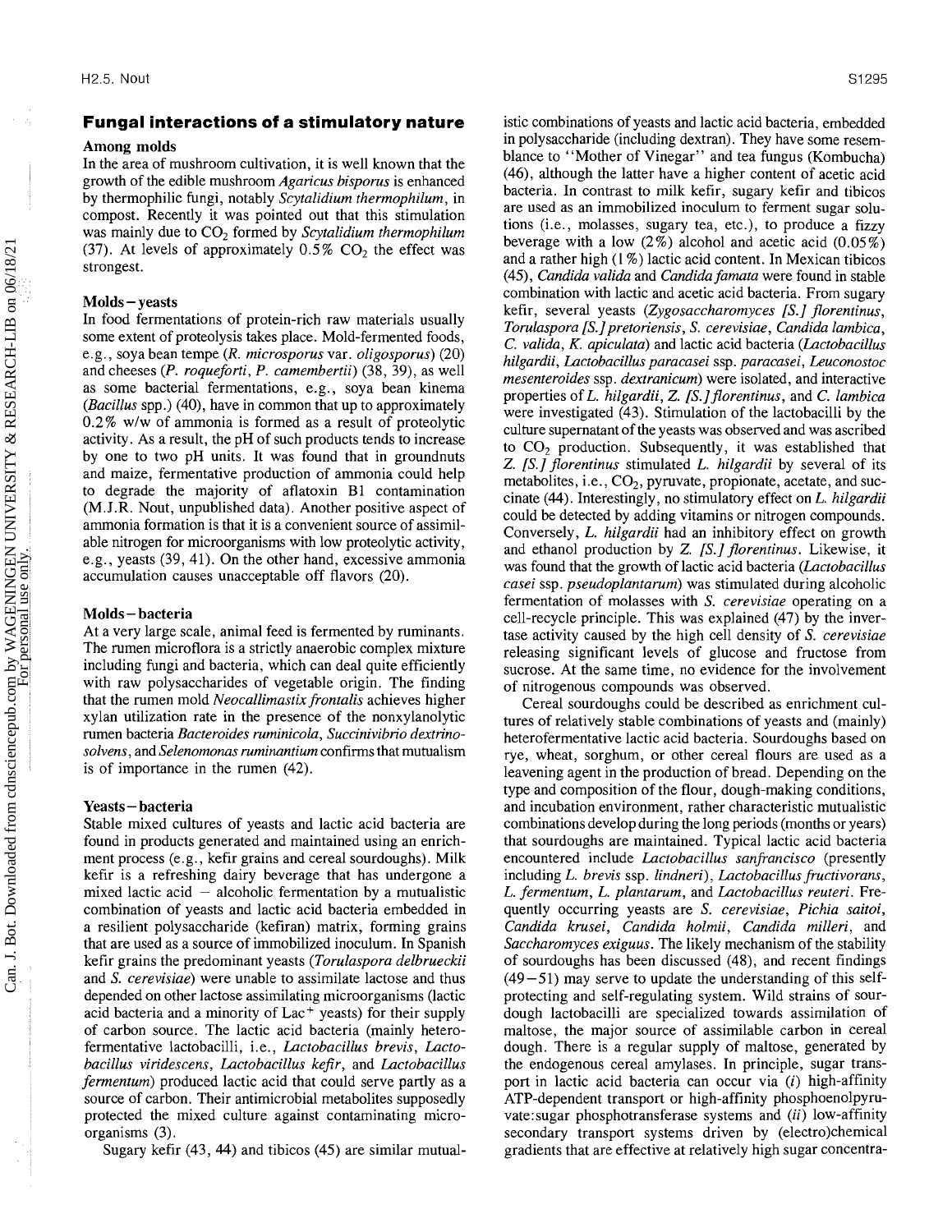tions. In maltose-grown L. *sanfrancisco* maltose uptake is via maltose $-H^+$  symport. Within the cell, maltose is phosphorylated and split into glucose-1-phosphate and free glucose. About 50% of the latter leaves the cell through a glucose uniport (52). At lower pH the proton-motive force will be increased and so will be the maltose uptake. When all maltose has been taken up, the exported glucose will be assimilated in pure cultures. However, in sourdough the released glucose will be assimilated by yeasts. It was found in sourdough that glucose is exported at the same rate as maltose is imported (49) reaching glucose levels up to 13 mM. In the presence of sufficient maltose, maltosephosphorylase, produced by lactobacilli, is not glucose-repressed. This factor is considered essential for the domination of the lactobacilli over microorganisms competing for the same carbon source (i.e., maltose). As most other maltose-assimilating organisms are glucose repressed, the export of glucose would thus serve as an indirect and temporary inhibitor (49). Nevertheless, it was shown that maltose-assimilating *S. cerevisiae* compete with *L. brevis* ssp. *lindneri* resulting in reduced bacterial growth and organic acid production (53). It was also suggested (48) that lactic acid bacteria may produce antibiotics and, thus, support the stability of the sourdough population. At present, no direct evidence has been presented to confirm or contradict this hypothesis. On the other hand, most yeasts present in sourdough are quite robust (54). They tolerate acetic acid, but they do not compete with the lactic acid bacteria because they cannot assimilate maltose, only glucose and fructose. The role of yeasts as suppliers of growth factors was suggested (48). Indeed, it was found (50) that *S. cerevisiae* and *S. exiguus* excrete alanine, glutamic acid, leucine, and valine during the stationary phase of growth and that these amino acids stimulated L. *brevis* ssp. *lindneri.* It was shown earlier that lactic acid bacteria from sourdoughs required vitamins (55) and varying numbers of amino acids (56), which could be supplied either by fresh yeast extractives (57), a peptide (58), or live yeast cells (59). Also, it was observed that in wheat doughs, proline and arginine are assimilated faster by mixed yeast  $-$  lactic acid bacteria cultures than by the individual microbial components (51). However, the latter study also showed that considerable levels of free amino acids are generated in dough by proteolytic enzymes of the cereal grain and that yeasts *(S. cerevisiae)* consume, rather than release amino acids (51). It appears that the extent of acidification of lactic fermentations of cereal doughs will, inter alia, depend on the availability of micronutrients for lactic acid bacteria. If the latter are deficient in the raw material to be fermented, they will have to be supplied by yeast cells and, consequently, an equilibrium situation will be established with final pH values and acetic acid concentrations enabling adequate yeast growth (60). It still remains to be clarified to what extent yeasts play a role as growth stimulators for sourdough lactic acid bacteria.

### **Developments in cocultivation technology**

In the preceding sections, several mechanisms were discussed whereby components of mixed cultures affect each others growth and metabolic activity. The following section deals with some mixed-culture systems with components that do not show a microbial interaction as such but which have complementary metabolic activity. For such cocultures to be successful, the organisms must be compatible, and the medium composition and incubation conditions must be an acceptable compromise for both.

#### **Mixed molds**

In the area of mold-fermented foods, several pure culture inocula are available commercially. *Penicillium roqueforti, P. camembertii,* and *P. nalgiovense* are widely marketed as cheese- and meat-fermentation starters. On sausage casings, mixed inocula of *Scopulariopsis candida* and *P. nalgiovense*  showed improved attachment to casings (61) because *Scopulariopsis candida* could penetrate them and *P. nalgiovense*  attached into the *Scopulariopsis candida* mycelium. Also, simultaneous growth of *P. roqueforti* and *P. camembertii* is possible, as exemplified in the German cheese Bayerisch Blau (62), where *P. roqueforti* grows inside and *P. camembertii*  grows on the surface of the cheese. Considering the potential mycotoxin forming properties of penicillia it would be prudent to investigate whether any stress reactions occur in such mixed cultures that could trigger mycotoxin formation. In the area of tropical mold-fermented foods it is well known that koji's for soya sauce and saké contain well-balanced mixtures of aspergilli, i.e., *A. oryzae* and *Aspergillus sojae.* The fact that such mixed cultures produce more enzymes while consuming less starch compared with single pure cultures has been associated with possible hyphal incompatibity (63). Nevertheless these individual components do not appear to either depend on or to competively exclude one another. Also, the traditional tempe inoculum (usar) contains *Rhizopus*  strains (64), which grow as a mixed culture during the tempe fungal fermentation stage.

#### **Mixed yeasts**

The major objective of mixed yeast cocultivations is to convert carbohydrate sources directly into ethanol or microbial protein at maximum yield. As high-yielding and ethanoltolerant *Saccharomyces* spp. are poor degraders of starch or pentoses, cocultures are carried out with yeasts able to degrade such substrates. During selection of compatible pairs of alcohol-producing *Saccharomyces* spp. and xylose fermenting yeasts for production of alcohol from lignocellulosic waste, it was observed that none of the *Saccharomyces* inhibited the xylose fermenters but a number of the latter inhibited *Saccharomyces,* some by killer factors (65). Using a combination of *Pichia stipitis* and a respiratory-deficient *S. cerevisiae [diastaticus],* mixtures of 30 % xylose and 70 % glucose were fermented to ethanol in a continuous culture (66). The performance of *Pichia stipitis* was a limiting factor, requiring a respiratory-deficient *S. cerevisiae [diastaticus]* mutant to to create a favourable  $O_2$  profile. In addition, glucose levels had to be limited to avoid repression of the xylose assimilation. Similarly, direct conversion of soluble starch to ethanol, using a coculture of *Endomyces fibuliger* and *S. cerevisiae*  was reported (67). *Endomyces fibuliger* is able to degrade starch by amylase and amyloglucosidase. In the absence of yeast extract, it was unable to assimilate the released glucose. Glucose repression of the starch degradation is avoided by its simultaneous conversion to ethanol by *S. cerevisiae.* Another combination of a starch-degrading amylase-derepressed mutant of *Schwanniomyces occidentalis,* with ethanol producing *S. cerevisiae* was used to convert grain sorghum directly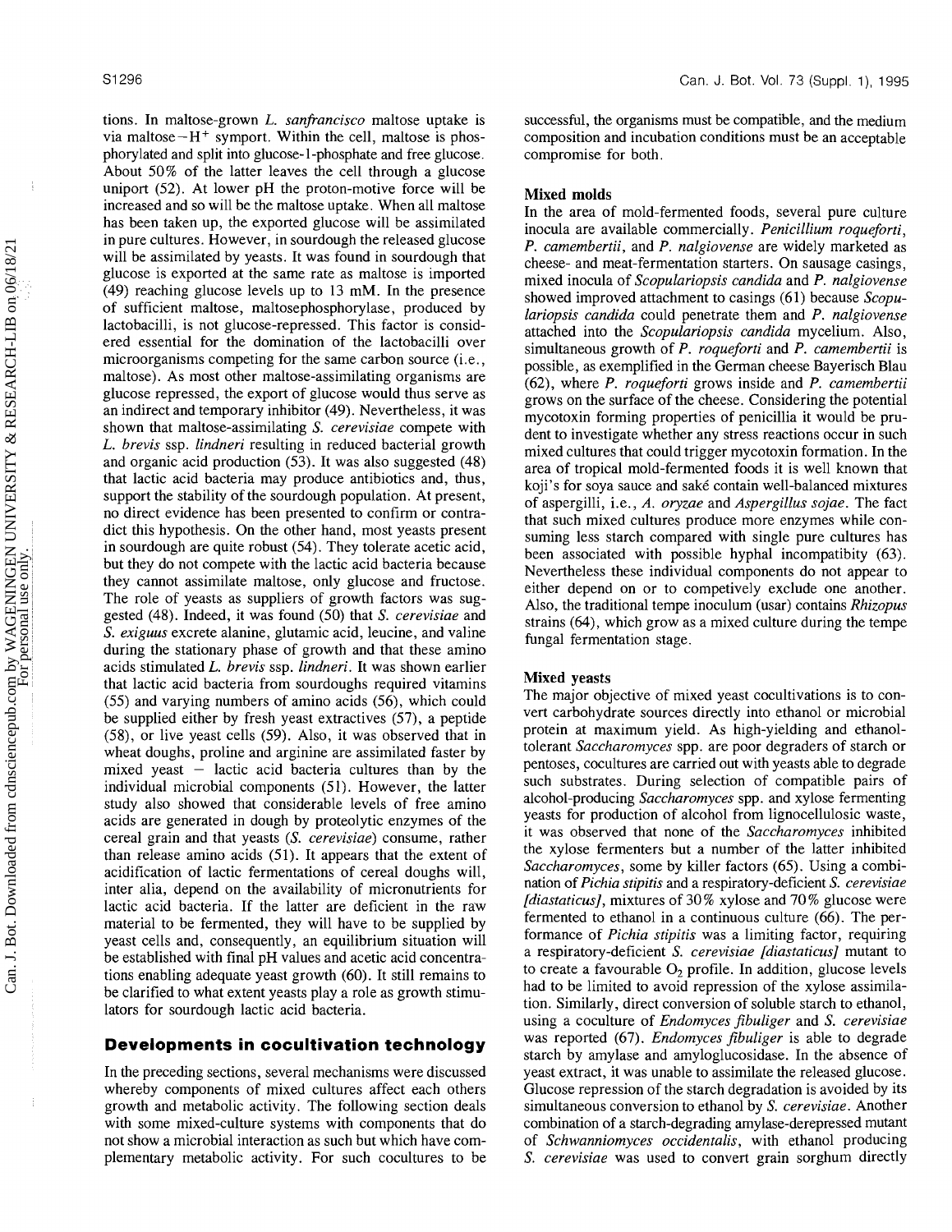into ethanol and single cell protein (68). The derepressed *Schwanniomyces occidentalis* degraded the starch completely, but because of its low ethanol tolerance, *S. cerevisiae* was required to obtain significant ethanol yields. Per 1000 kg of sorghum, 390 L of ethanol and 185 kg crude protein were obtained (68). In combination with *C. utilis* and the derepressed *Schwanniomyces occidentalis,* protein-enriched sorghum could be obtained by conversion of  $(NH<sub>4</sub>)<sub>2</sub>SO<sub>4</sub>$  and starch (69). Considering the world market prices of competing vegetable proteins, it is doubtful, however, whether protein enrichment by fermentation is economically feasible.

#### **Mixed molds and yeasts**

Several molds are superior producers of carbohydrases, especially in view of the degradation of cellulose and hemicelluloses. The cellulase - hemicellulase activity of *Sclerotium rolfsii* was used to degrade alkali-treated rice straw. By simultaneous glucose transformation to ethanol using either *S. cerevisiae* or *Candida tropicalis* the glucose repression of the enzyme system could be avoided (70). In a similar way, F. *oxysporum* was incubated with *S. cerevisiae* inoculum on sorghum, resulting in ethanol yield of 68 % of the theoretical value (71). Higher ethanol yields  $(83 - 84\% \text{ of theory})$  were obtained in 3 days from chicory and dahlia inulin by saccharification with inulinase produced by *A. niger* and simultaneous ethanol fermentation using an ethanol tolerant *S. cerevisiae* (72).

#### **Mixed molds and bacteria**

The importance of no-cook processes for direct conversion of starch into ethanol were discussed earlier (2). Significant savings can be made on energy and sophisticated equipment if thermal gelatinization and liquefaction of starch and media sterilization are omitted. Such processes require a microbial system that efficiently degrades native starch. Cocultures for that purpose have been described (73). Another requirement is adequate control of contaminants, especially if continuous systems are employed. Interestingly, it was found that *Aspergillus awamori, R. oryzae [japonicus],* and *Zymomonas mobilis*  coimmobilized in alginate for direct conversion of native rice starch into ethanol, performed well in the presence of 0.1 % neupectin-L, an oligogalacturonic acid with a degree of polymerization of 10 having antimicrobial activity against contaminating bacteria (73).

#### **Mixed yeasts and bacteria**

An elegant coculture system composed of the nitrogen fixing *Acetobacter diazotrophicus* and the starch degrading *Lipomyces kononenkoae* was described (74). In a basal mineral and vitamin medium without added nitrogen source, starch degradation by *L. kononenkoae* was enabled by nitrogen supply through *Acetobacter diazotrophicus,* the latter depending on assimilable carbon supplied by the yeast. It was estimated that approximately 40% of the fixed  $N_2$  was released to the yeast, being considerably higher than the nitrogen release by other N2-fixing organisms (e.g., *Azospirillum* spp.).

#### **Impact of modern biotechnology**

As an alternative of natural mixed cultures or compatible cocultures to ferment food-grade materials, the tools are now at hand to combine the key functions of the mixed flora into single strains of starter cultures. Several reviews deal with the molecular-genetic aspects of foreign gene expression (75) and the application of recombinant DNA fungi in food manufacture (76). It would fall outside the scope of this paper to give a full account of all recombinant DNA constructs of interest in the food industry, but a few areas will be mentioned which appear relevant to the current issue of substitution of mixed cultures or cocultures.

The first example is the direct conversion of polysaccharides into ethanol. Limited ability to digest starch by *S. cerevisiae*  can be overcome using recombined DNA constructs expressing *Schwanniomyces occidentalis* amylase and glucoamylase or *A. oryzae*  $\alpha$ -amylase (76), and maltodextrins can be fermented by *S. cerevisiae* expressing *C. tropicalis* a-glucosidase (76) or by *S. cerevisiae* glucose derepressed mutants (77). Similarly, the glucose production of *A. oryzae* for saké brewing could be improved by increasing its ratio of glucoamylase/ a-amylase activity from 0.37 to 1 .O1 by expression of *Aspergillus shirousamii* glucoamylase (78). Inulin can be fermented directly into ethanol by a *S. cerevisiae* expressing *Kluyveromyces marxianus* inulinase, xylose by a *S. cerevisiae* expressing *B. pumilus* endo-1,4- $\beta$ -xylanase and  $\beta$ -glucosidase or *Pichia stipitis* xylose reductase and xylitol dehydrogenase, and lactose by a *S. cerevisiae* expressing *A. niger* or *Kluyveromyces lactis*  $\beta$ *-galactosidase (76).* Compared with parent strains, the performance of some of these constructs is definitely superior giving earlier brewing attenuation (77) and higher alcohol yield (78) with similar or improved organoleptic characteristics (78). At present, no published data are available enabling a comparison of the performances of recombinant DNA constructs with those of equivalent cocultures.

Another area of relevance is winemaking that experiences an increasing popularity of dry yeast inoculants. Using an elegant mitochondria1 DNA restriction analysis, the fate of wine *S. cerevisiae* dry inoculant during vinification at the winery level was evaluated and compared with the activity of wild yeast strains present in the must (79). Although the inoculated strain was responsible for the fermentation, the first stages of the fermentation were dominated by wild *S. cerevisiae* strains, some of which persisted throughout the process. Several recombinant DNA *S. cerevisiae* wine yeast constructs have been prepared, e.g., expressing K1 and K3 killer toxins for dominance (80) or *Trichoderma longibrachiatum*  $\beta$ *-1,4-endoglucanase for increased frutal aroma (81).* Other glycosidases (e.g.,  $\beta$ -glucosidase,  $\alpha$ -arabinosidase, and  $\alpha$ -rhamnosidase) are also effective flavor enhancers by releasing volatile grape terpenols (e.g., linalol and geraniol) from their nonvolatile glycosides (82). Hybrids of cryophilic *Saccharomyces bayanus* and mesophilic *S. cerevisiae* wine strains were stable, had promising fermentation characteristics at 10°C, and released more flavor substances than parent strains (83). Presently, very little data are available to evaluate the effectiveness of these new strains. In this respect it should be taken into account that genetic modification could also lead to inferior characteristics as was found with California and Pasteur champagne parent strains, when compared with their inbred homothallic and hybrid heterothallic derivatives (84).

#### **Conclusion**

In conclusion, fungal interactions observed in natural mixedculture fermentations may be efficiently exploited at a cocultivation level or by recombinant DNA constructs com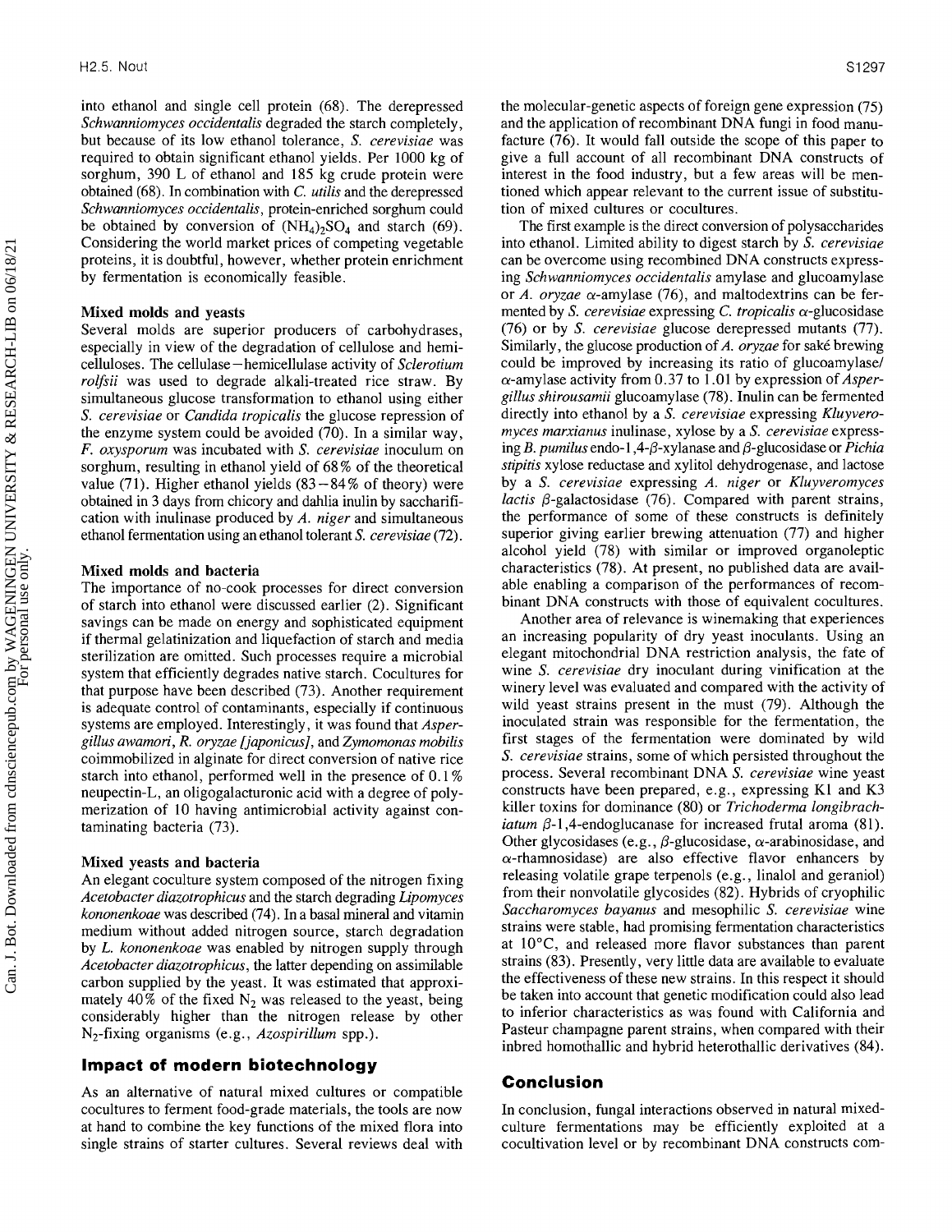bining relevant metabolic abilities. More data is becoming available to demonstrate that conversion yields of polymeric substrates can be significantly increased with these approaches. **A** challenge for the future is to focus ecological and biotechnological experience on the improvement of safety and organoleptic quality of foods.

#### **References**

- 1. Campbell-Platt, G., and Cook, P.E. 1989. Fungi in the production of foods and food ingredients. J. Appl. Bacteriol. 67(Suppl.): 117s-131s.
- 2. Nout, M.J.R. 1992. Ecological aspects of mixed-culture food fermentations. *In* The fungal community: its organization and role in the ecosystem. *Edited by*  G.C. Carroll and D.T. Wicklow. 2nd ed. Marcel Dekker, New York. pp. 817-851.
- 3. Angulo, L., Lopez, E., and Lema, C. 1993. Microflora present in kefir grains of the Galician region (North-West of Spain). J. Dairy Res. 60: 263-267.
- 4. Nout, M.J.R., and Rombouts, F.M. 1992. Fermentative preservation of plant foods. J. Appl. Bacteriol. 73(Suppl.):  $136S - 147S$
- 5. Nout, M.J.R. 1989. Effect of *Rhizopus* and *Neurospora*  spp. on growth of *Aspergillus flavus* and *A. parasiticus* and accumulation of aflatoxin B1 in groundnut. Mycol. Res. 93: 518-523.
- 6. Lanciotti, R., and Guerzoni, M.E. 1993. Competitive inhibition of *Aspergillus flavus* by volatile metabolites of *Rhizopus arrhizus.* Food Microbiol. 10: 367-377.
- 7. Paster, N., Pushinsky, A,, Menasherov, M., and Chet, H. 1992. Inhibitory effect of *Aspergillus niger* on the growth of *Aspergillus ochraceus* and *Aspergillus flavus,* and on aflatoxin formation. J. Sci. Food Agric. 58: 589-591.
- 8. Sardjono, Rahayu, K., and Sudarmadji, S. 1992. Growth and aflatoxin production by *Aspergillus flavus* in mixed culture with *Aspergillus oryzae.* ASEAN Food J. 7: 30-33.
- 9. Shanta, T., and Rati, E.R. 1990. Isolation and characterization of an aflatoxin-inhibiting metabolite from *A. niger.* Curr. Sci. (Bangalore), 59: 326-327.
- 10. Shanta, T., Rati, E.R., and Bhavani Shankar, T.N. 1990. Behaviour of *Aspergillus flavus* in presence of *Aspergillus niger* during biosynthesis of aflatoxin B1. Antonie Leeuwenhoek,  $58: 121 - 127$ .
- 11. Fujimoto, Y., Miyagawa, H., Tsurushima, T., Irie, H., Okamura, K., and Ueno, T. 1993. Structures of antafumicins A and B, novel antifungal substances produced by the fungus *Aspergillus niger* NH-401. Biosci., Biotechnol., Biochem. 57: 1222- 1224.
- 12. Andersen, S.J. 1993. Colony interactions between moulds belonging to species used as starter cultures for fermentation of sausages and potential contaminants. *In*  Sixth European Congress on Biotechnology, June  $13 - 17$ , Firenze, Italy. European Federation of Biotechnology. Finito di Stampare dalla Tipografia TAF s.r.l., Firenze, Italy. Abstract Books Vol. 1. Abstr. M0148.
- 13. Zironi, R., Romano, P., Suzzi, G., Battistutta, F., and Comi, G. 1993. Volatile metabolites produced in wine by mixed and sequential cultures of *Hanseniaspora guilliermondii* or *Kloeckera apiculata* and *Saccharomyces cerevisiae.* Biotechnol. Lett. 15: 235 -238.
- 14. Mora, J., and Rossello, C. 1992. The growth and survival of *Pichia membranaefaciens* during fermentation of grape juice. Am. J. Enol. Vitic. 43: 329-332.
- 15. Carrau, F.M., Neirotti, E., and Gioia, 0. 1993. Stuck wine fermentations-effect of killer sensitive yeast

interactions. J. Ferment. Bioeng.  $76: 67-69$ .

- 16. Cansado, J., Velazquez, J.B., Calo, P., Sieiro, C., Longo, E., and Villa, T.G. 1992. Characterization of killer-resistant strains of *Saccharomyces cerevisiae* isolated from spontaneous fermentations. FEMS Microbiol. Lett. 97:  $13 - 17$ .
- 17. Frezier, V., and Dubourdieu, D. 1992. Ecology of yeast strain *Saccharomyces cerevisiae* during spontaneous fermentation in a Bordeaux winery. Am. J. Enol. Vitic. 43:  $375 - 380.$
- 18. Koshinsky, H.A., Cosby, R.H., and Khachatourians, G.G. 1992. Effects of T-2 toxin on ethanol production by *Saccharomyces cerevisiae.* Biotechnol. Appl. Biochem. 16:  $275 - 286$ .
- 19. Kobayasi, S.Y., Okazaki, N., and Koseki, T. 1992. Purification and characterization of an antibiotic substance produced from *Rhizopus oligosporus* IF0 8631. Biosci. Biotechnol. Biochem. 56: 94-98.
- 20. Nout, M.J.R., and Rombouts, F.M. 1990. Recent developments in tempe research. J. Appl. Bacteriol. 69:  $609 - 633.$
- 21. Laporte, E., Guiraud, J.P., and Reverbel, J.P. 1992. Antimicrobial action associated to Roquefort cheese technology-influence of the *Penicillium roqueforti* strain. Sci. Aliments, 12: 729–741.
- 22. Batish, V.K., Grover, S., and Lal, R. 1989. Screening lactic starter cultures for antifungal activity. Cult. Dairy Prod. J. 24: 21, 23-25.
- 23. Batish, V.K., Lal, R., and Chander, H. 1990. Effect of nutritional factors on the production of antifungal substance by *Luctococcus lactis* subsp. *lactis* biovar. *diacetylactis.*  Aust. J. Dairy Technol. 45: 74-76.
- 24. Batish, V.K., Lal, R., and Grover, S. 1990. Studies on environmental and nutritional factors on production of antifungal substance by *Luctobacillus acidophilus* R. Food Microbiol. 7: 199-206.
- Batish, V.K., Lal, R., and Grover, S. 1991. Interaction of *S. lactis* subsp. *diacetylactis* DRC-1 with *Aspergillus parasiticus* and *A. jiimigatus* in milk. Cult. Dairy Prod. J.  $26: 13-14.$
- 26. Haikara, A., and Niku-Paavola, M.-L. 1993. Fungicidic substances produced by lactic acid bacteria. FEMS Microbiol. Rev.  $12(1-3)$ : P120. (Abstr.)
- 27. Luchese, R.H., Martins, J.F.P., and Harrigan, W.F. 1992. Aflatoxin production in a meat mix model system in the presence of *Pediococcus* and *Luctobacillus. J.* Food Prot. 55: 583-587.
- 28. De Reu, J.C., Rombouts, F.M., and Nout, M.J.R. 1995. Influence of acidity and initial substrate temperature on germination of *Rhizopus oligosporus* sporangiospores in tempe fermentation. J. Appl. Bacteriol. 78: 200-208.
- 29. Klich, M.A., Lax, A.R., and Bland, J.M. 1991. Inhibition of some mycotoxigenic fungi by iturin-A, a peptidolipid produced by *Bacillus subtilis.* Mycopathologia, 116: 77-80.
- 30. Kimura, N., and Hirano, S. 1988. Inhibitory strains of *Bacillus subtilis* for growth and aflatoxin-production of aflatoxigenic fungi. Agric. Biol. Chem.  $52: 1173 - 1179$ .
- 31. Klich, M.A., Lax, A.R., Bland, J.M., and Scharfenstein, L.L. 1993. Influence of iturin-A on mycelial weight and aflatoxin production by *Aspergillus flavus* and *Aspergillus parasiticus* in shake culture. Mycopathologia, 123: 35-38.
- 32. Huang, Y., Wild, B.L., and Morris, S.C. 1992. Postharvest biological control of *Penicillium digitatum*  decay on citrus fruit by *Bacillus pumilus.* Ann. Appl. Biol. 120:  $367 - 372$
- 33. Upadhyay, R.S., Visintin, L., and Jayaswal, R.K. 1991.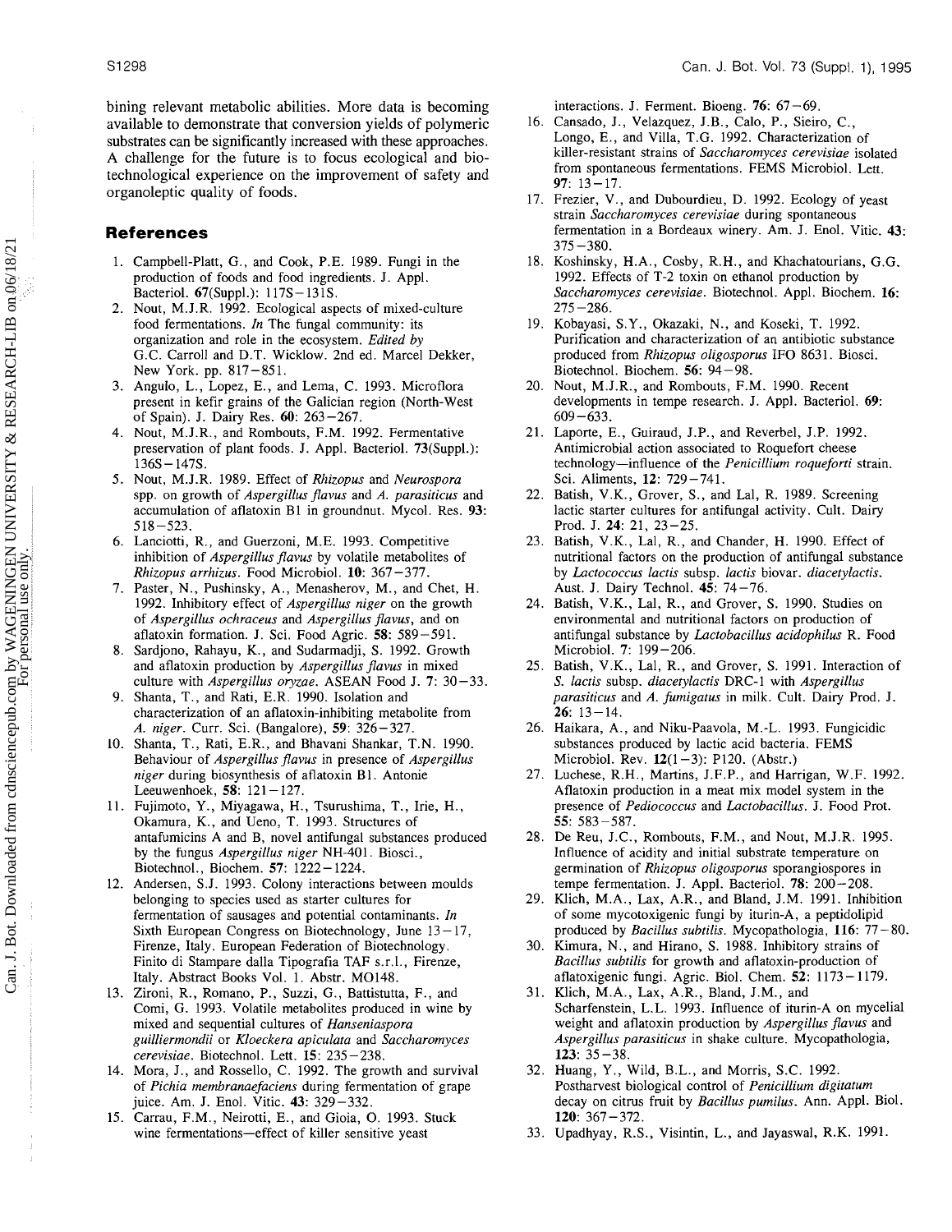Environmental factors affecting the antagonism of *Pseudornonas cepacia* against *Trichoderma viride.* Can. J. Microbiol. 37: 880-884.

- 35. Yamamoto, Y., Imaizumi, H., Higashi, K., and Yoshii, H. 1992. Studies on the manufacture of shiro-shoyu. 11. Inhibitory effects of *Pediococcus halophilus* on growth of *Zygosaccharomyces rouxii* in shiro-shoyu fermentation. Nippon Shokuhin Kogyo Gakkaishi, 39: 934-938.
- 36. Avedovech, R.M., Jr., McDaniel, M.R., Watson, B.T., and Sandine, W.E. 1992. An evaluation of combinations of wine yeast and *Leuconostoc oenos* strains in malolactic fermentation of Chardonnay wine. Am. J. Enol. Vitic. 43:  $253 - 260.$
- 37. Wiegant, W.M., Wery, J., Buitenhuis, E.T., and Debont, J.A.M. 1992. Growth-promoting effect of thermophilic fungi on the mycelium of the edible mushroom *Agaricus bisporus.* Appl. Environ. Microbiol. 58:  $2654 - 2659$ .
- 38. Philipp, S., and Pedersen, P.D. 1988. Mould cultures for the food industry. A short review with special reference to the cheese- and sausage production. Dan. Dairy Food Ind. Worldwide,  $6: 8, 10-12$ .
- 39. Besancon, X., Smet, C., Chabalier, C., Rivemale, M., Reverbel, J.P., Ratomahenina, R., and Galzy, P. 1992. Study of surface yeast flora of Roquefort cheese. Int. J. Food Microbiol. 17: 9- 18.
- 40. Sarkar, P.K., Cook, P.E., and Owens, J.D. 1993. *Bacillus*  fermentation of soybeans. World J. Microbiol. Biotechnol. 9: 295-299.
- 41. Lacerda, V., Marsden, A., and Ledingham, W.M. 1992. Ammonia assimilation in *Saccharornyces cerevisiae* under chemostatic growth. Appl. Biochem. Biotechnol.  $32: 15-21$ .
- 42. Williams, A.G., Withers, S.E., and Joblin, K.N. 1991. Xylanolysis by cocultures of the rumen fungus *Neocallimastir frontalis* and ruminal bacteria. Lett. Appl. Microbiol. **12**: 232-235.
- 43. Leroi, F., and Pidoux, M. 1993. Detection of interactions between yeasts and lactic acid bacteria isolated from sugary kefir grains. J. Appl. Bacteriol. 74: 48-53.
- 44. Leroi, F., and Pidoux, M. 1993. Characterization of interactions between *Lactobacillus hilgardii* and *Saccharornyces florentinus* isolated from sugary kefir grains. J. Appl. Bacteriol. 74: 54-60.
- 45. Armijo, C., Taboada, J., Lappe, P., and Ulloa, M. 1991. Products of fermentation by tibicos and associated yeasts. Rev. Latinoam. Microbiol. 33: 17-23.
- 46. Reiss, J. 1987. The 'tea fungus' and its metabolic products. Dtsch. Lebensm. Rundsch. 83: 286-290.
- 47. Essia Ngang, J.J., Wolniewicz, E., Letourneau, F., and Villa, P. 1992. Stimulation of lactobacilli during alcoholic fermentation: action of sucrose hydrolysis by yeast. Biotechnol. Lett. 14: 741 -746.
- 48. Wood, B.J.B., and Hodge, M.M. 1985. Yeast  $-$  lactic acid bacteria interactions and their contribution to fermented foodstuffs. *In* Microbiology of fermented foods. Vol. 1. *Edited by* B.J.B. Wood. Elsevier Applied Science Publishers, Barking, U.K. pp. 263-293.
- 49. Stolz, P., Bocker, G., Vogel, R.F., and Hammes, W.P. 1993. Utilisation of maltose and glucose by lactobacilli isolated from sourdough. FEMS Microbiol. Lett. 109:  $237 - 242$ .
- 50. Gobbetti, M., Corsetti, A., and Rossi, J. 1993. The sour dough microflora: study of the interactions between lactic acid bacteria and yeasts. FEMS Microbiol. Rev.  $12(1-3)$ : P173. (Abstr.)
- 51. Collar, C., Mascaros, A.F., and De Barber, C.B. 1992. Amino acid metabolism by yeasts and lactic acid bacteria

during bread dough fermentation. J. Food Sci. 57: 1423- 1427.

- 52. Neubauer, H., Glaasker, E., Hammes, W.P., Poolman, B., and Konings, W.N. 1994. Mechanism of maltose uptake and glucose excretion in *Lactobacillus sanfrancisco.*  J. Bacteriol. 176(10): 3007-3012.
- 53. Gobbetti, M., Corsetti, A., and Rossi, J. 1994. The sourdough microflora. Interactions between lactic acid bacteria and yeasts: metabolism of carbohydrates. Appl. Microbiol. Biotechnol. 41: 456-460.
- 54. Spicher, G., and Schroder, R. 1980. Die Mikroflora des Sauerteiges. VIII. Die Faktoren des Wachstums der im "Reinzuchtsauer" auftretenden Hefen. Z. Lebensm. Unters. Forsch. 170: 119- 123.
- 55. Spicher, G., and Schroder, R. 1979. Die Mikroflora des Sauerteiges. V. Das Vitaminbedürfnis der in "Reinzuchtsauern" und in Sauerteigen anzutreffenden stiibchenformigen Milchsaurebakterien (Genus *Lactobacillus*  Beijerinck). Z. Lebensm. Unters. Forsch. 168: 188-192.
- 56. Spicher, G., and Schroder, R. 1979. Die Mikroflora des Sauerteiges. VI. Das Aminosäurebedürfnis der in "Reinzuchtsauern" und in Sauerteigen anzutreffenden stabchenformigen Milchsaurebakterien (Genus *Lactobacillus*  Beijerinck). Z. Lebensm. Unters. Forsch. 168: 397-401.
- 57. Kline, L., and Sugihara, T.F. 1971. Microorganisms of the San Francisco sourdough bread process. 11. Isolation and characterization of undescribed bacterial species responsible for souring activity. Appl. Microbiol. 21: 459-465.
- 58. Sugihara, T.F. 1985. Microbiology of breadmaking. *In*  Microbiology of fermented foods. Vol. 1. *Edited by*  B.J.B. Wood. Elsevier Applied Science Publishers, Barking, U.K. pp. 249-261.
- 59. Spicher, G., Rabe, E., Sommer, R., and Stephan, H. 1981. Die Mikroflora des Sauerteiges. XIV. Über das Verhalten homofermentativer Sauerteigbakterien und Hefen bei gemeinsarner Kultur. Z. Lebensm. Unters. Forsch. 173:  $291 - 296$ .
- 60. Nout, M.J.R. 1991. Ecology of accelerated natural lactic fermentation of sorghum-based infant food formulas. Int. J. Food Microbiol. 12: 217-224.
- 61. Hwang, H.-J., Vogel, R.F., and Hammes, W.P. 1993. Development of mould cultures for Rohwurst manufacture. Fleischwirtschaft, 73: 327-328, 331 -332.
- 62. Leistner, L. 1990. Mould-fermented foods: recent developments. *In* Food Biotechnology. Proceedings of the International Conference on Biotechnology and Food, 20-24 February 1989, Stuttgart, Germany. Vol. 4. Marcel Dekker, New York. pp. 433-441.
- 63. Wicklow, D.T. 1989. Fungal succession: technology transfer of ecological data. *In* Recent Advances in Microbial Ecology. Proceedings of the 5th International Symposium on Microbial Ecology. *Edited by* T. Hattori, Y. Ishida, Y. Maruyama, R.Y. Morita, and A. Uchida. Japan Scientific Societies Press, Tokyo. pp. 280-284.
- 64. Nout, M.J.R., Martoyuwono, T.D., Bonné, P.C.J., and Odamtten, G.T. 1992. *Hibiscus* leaves for the manufacture of usar, a traditional inoculum for tempe. J. Sci. Food Agric. 58: 339-346.
- 65. Laplace, J.M., Delgenes, J.P., Moletta, R., and Navarro, J.M. 1992. Alcoholic glucose and xylose fermentations by the coculture process-compatibility and typing of associated strains. Can. J. Microbiol. 38:  $654 - 658$ .
- 66. Laplace, J.M., Delgenes, J.P., Moletta, R., and Navarro, J.M. 1993. Effects of culture conditions on the co-fermentation of a glucose and xylose mixture to ethanol by a mutant of *Saccharomyces diastaticus* associated with